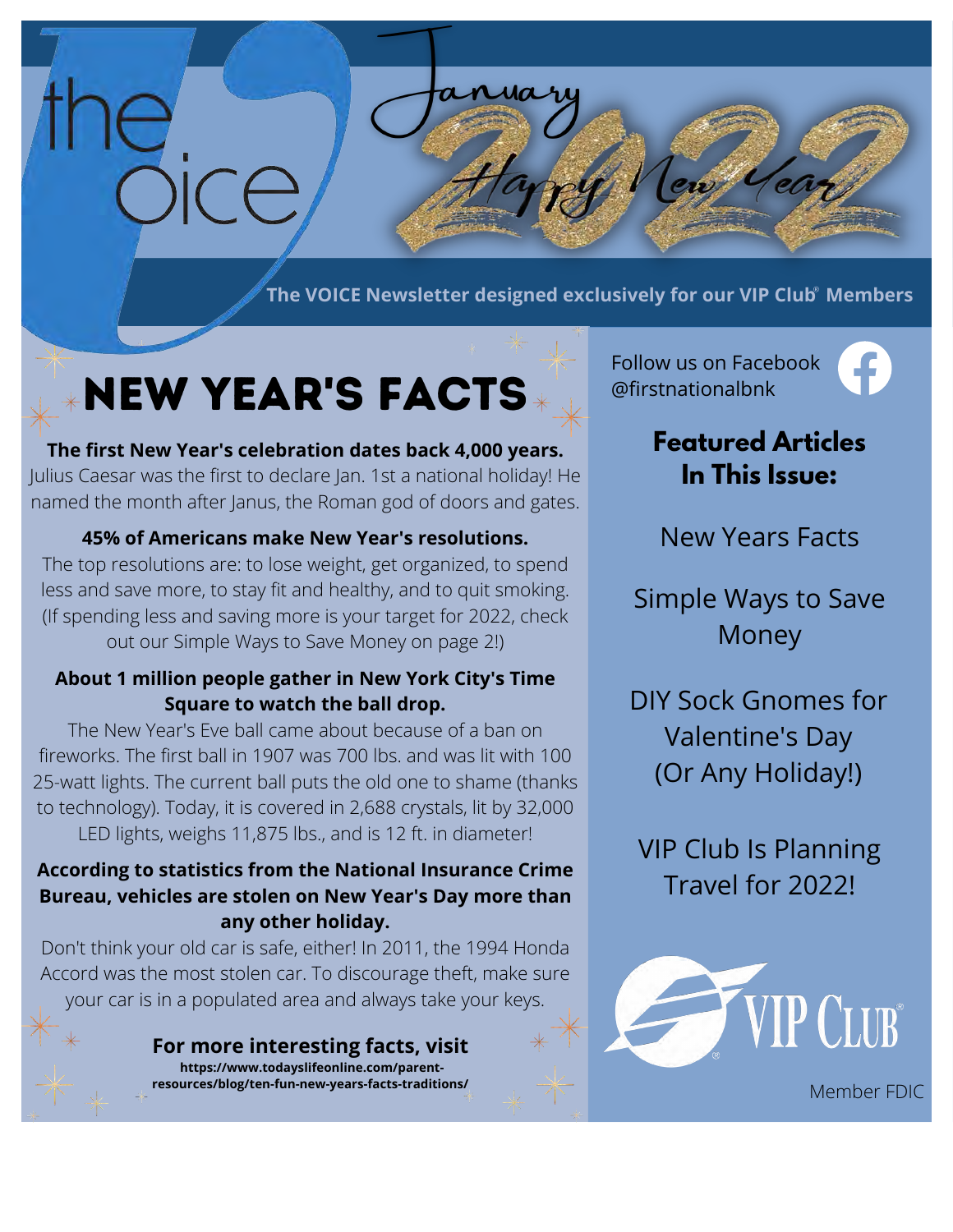

Looking to grow your savings in 2022? We found some helpful tips and tricks written by Jenna, blogger of At Home With Kids.

### **Simple Ways to Save Money**

### **1. Get rid of cable.**

Cable can be outrageously expensive, and how many channels do you actually use? Opt for a simple antenna to get all those local channels. Looking for more entertainment? There are so many streaming services at a fraction of the cost of cable. Give Netflix, Hulu, or Amazon Prime a try!

### **2. Eat at home instead of out.**

If you eat out often this could save you a bundle, but even just skipping it once a month with save you \$35 or more depending on your family. Even better- plan your meals at home around grocery sales. Compare prices/sales of at least 2 stores. Create meal plans based on what is discounted- Jenna mentions this saves her about 50% on groceries!

#### **3. Make your own coffee.**

If you love coffee, you know how expensive it can be. A few dollars here and there doesn't feel like a lot until you actually add it up for the whole month. Making that morning brew in your own home will surely save you tons!

### **4. Drink water, cut back on other drinks like juice and soda!**

Water is cheaper, and much healthier! But don't go for bottled water, instead try a reusable bottle and refill throughout the day!

### **5. Make a list of luxuries you currently spend your money on - take away one.**

This could be anything. We all have things we spend our money on that we do not need. If you are trying to save money, be willing to drop some extra expenses.

#### **6. Make saving a priority.**

Jenna says the very first item on her budget is savings. Take this money out of your account before spending on anything else. This makes it easier to cut expenses and enables you to save more!

These were our favorite simple ways to save, but Jenna has 38 other tips in her article "44 Easy Ways to Save Money". To learn more ways, visit https://www.athomewithkids.com/43-easy-ways-to-save-money-every-month/

**Finding ways to save is a great start to building up those finances, but what's the next step? Where to store the money saved is also something to think about. First National Bank is happy to help you discover what savings strategy fits your needs best- from basic savings, to money markets, to certificate of deposits, and more! Contact your local branch today to find out which option is right for you!**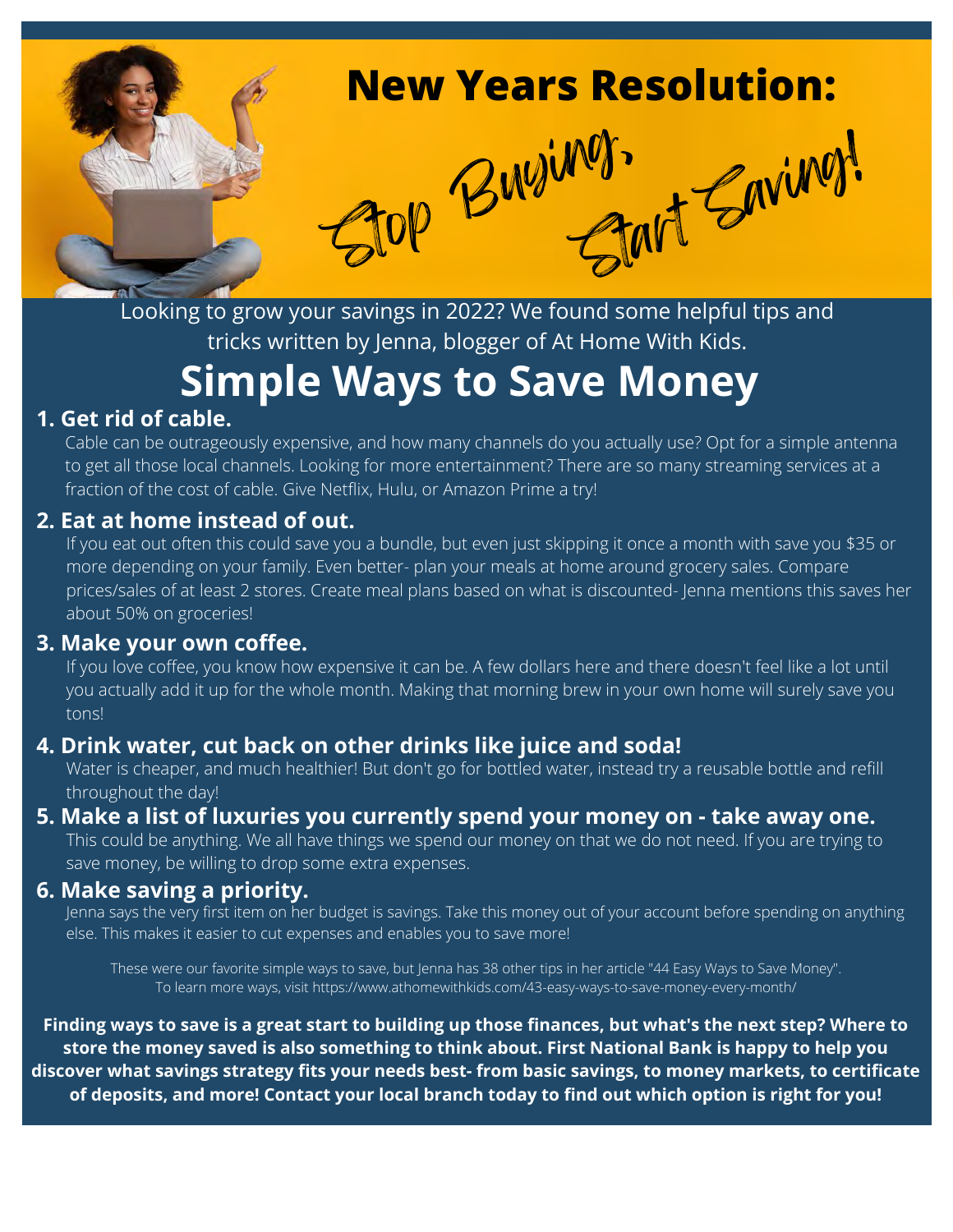## VALENTINE'S DAY IS COMING SOON! aND WE HAVE a WONDERFUL VALENTINE'S IDEA FOR YOU!

(AND POSSIBLY ALL YEAR LONG!)

Do you love Gnomes?

Did you shed a tear when taking down your Christmas Gnomes?

(We did, too!)

**Fun Tip-Make multiple with a variety of holiday socks for more gnomes all year long!**

# DIY Sock **GNOMES**

-Here's What You Need

- Styrofoam Cone- you can find this at any craft store or most big box stores.
- Faux Fur- for the Gnome's beard
- Socks (One holiday, and one solid color)- Adult size, preferably crew sock or knee high
- Hot Glue Gun
- Wooden Bead for a nose

### For step-by-step instructions, visit

https://www.itsalwaysautumn.com/how-to-makesock-gnomes-for-valentines-day-or-any-holiday.html